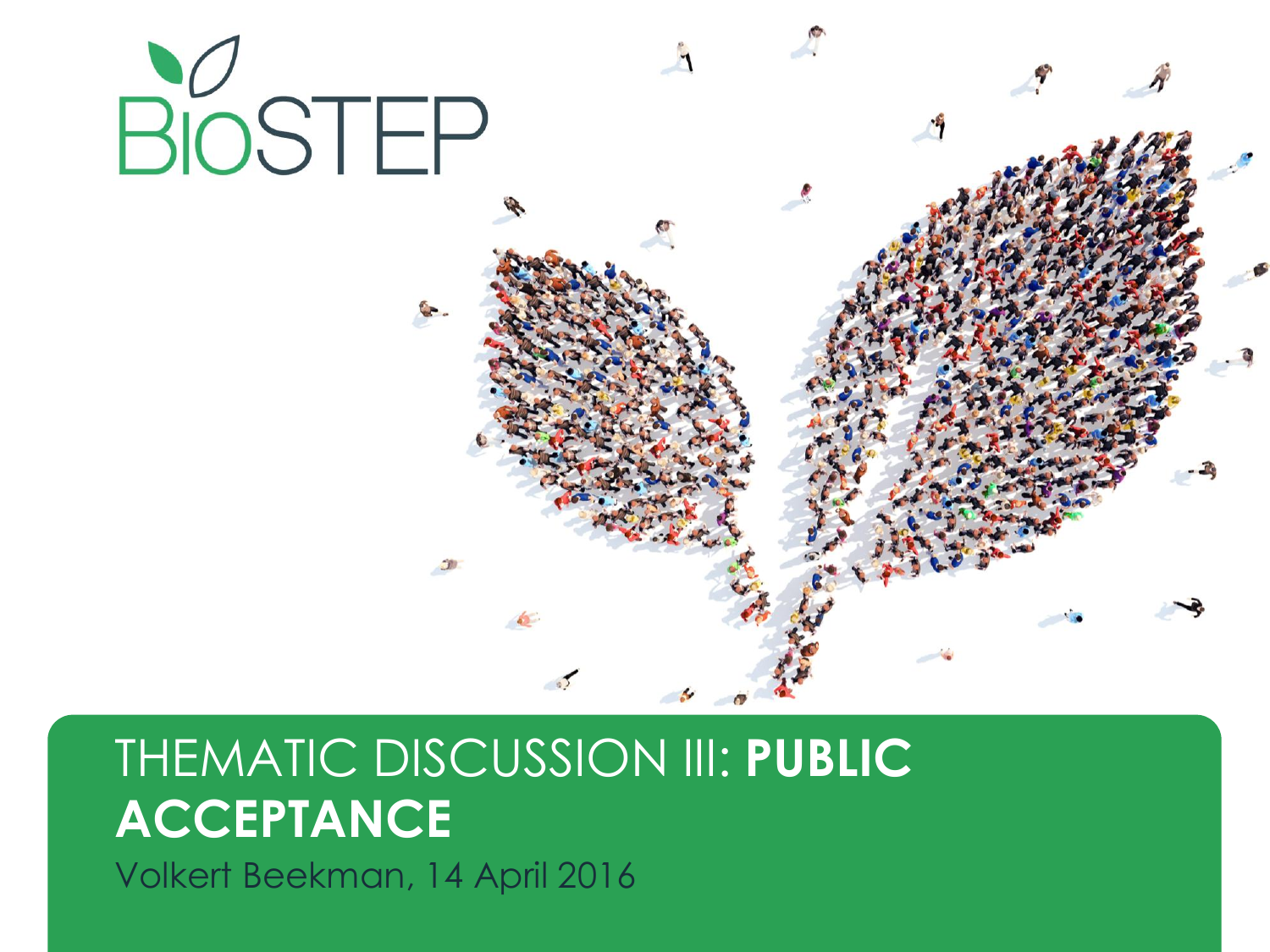To discuss measures that address issues related to public acceptance of regional biocluster development

- 1. The role of wider engagement in identifying public acceptance factors
	- Problems associated with biorefinery plants in people's backyards
- **2. Engagement of citizens, CSOs and NGOs in regional biocluster development**
- 3. Mainstreaming the bioeconomy at regional level
	- Employment, income levels/distribution

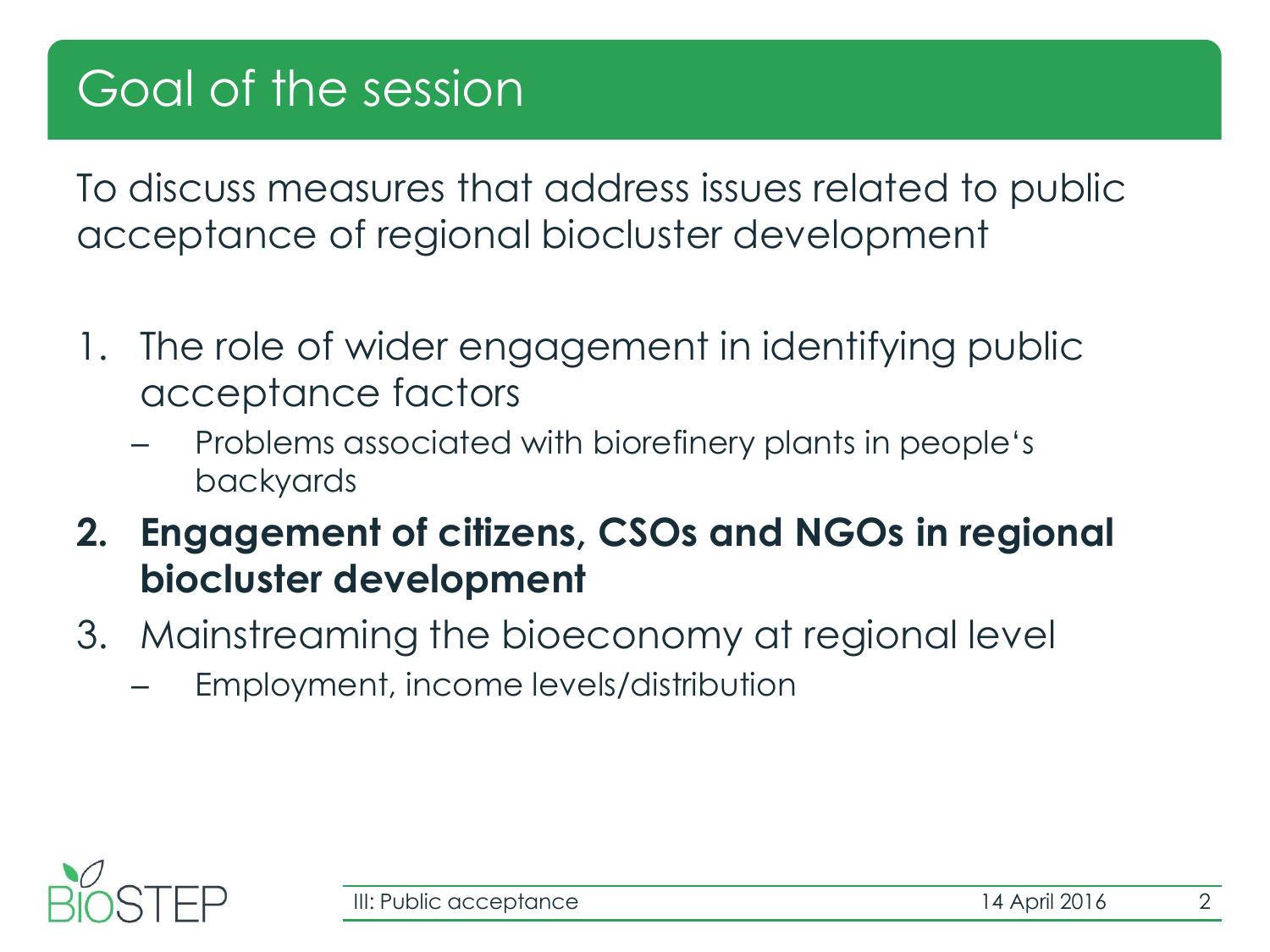# Guiding questions

- 1. What is the relevance of public acceptance for the development of regional bioeconomy strategies?
	- How can public acceptance factors be identified?
	- What are potential measures to increase public acceptance?
- **2. How to interact with different stakeholders and citizens in regional biocluster development in order to increase public acceptance?**
	- **Who should be involved?**
- 3. How can the bioeconomy be mainstreamed at regional level to strengthen rural development?

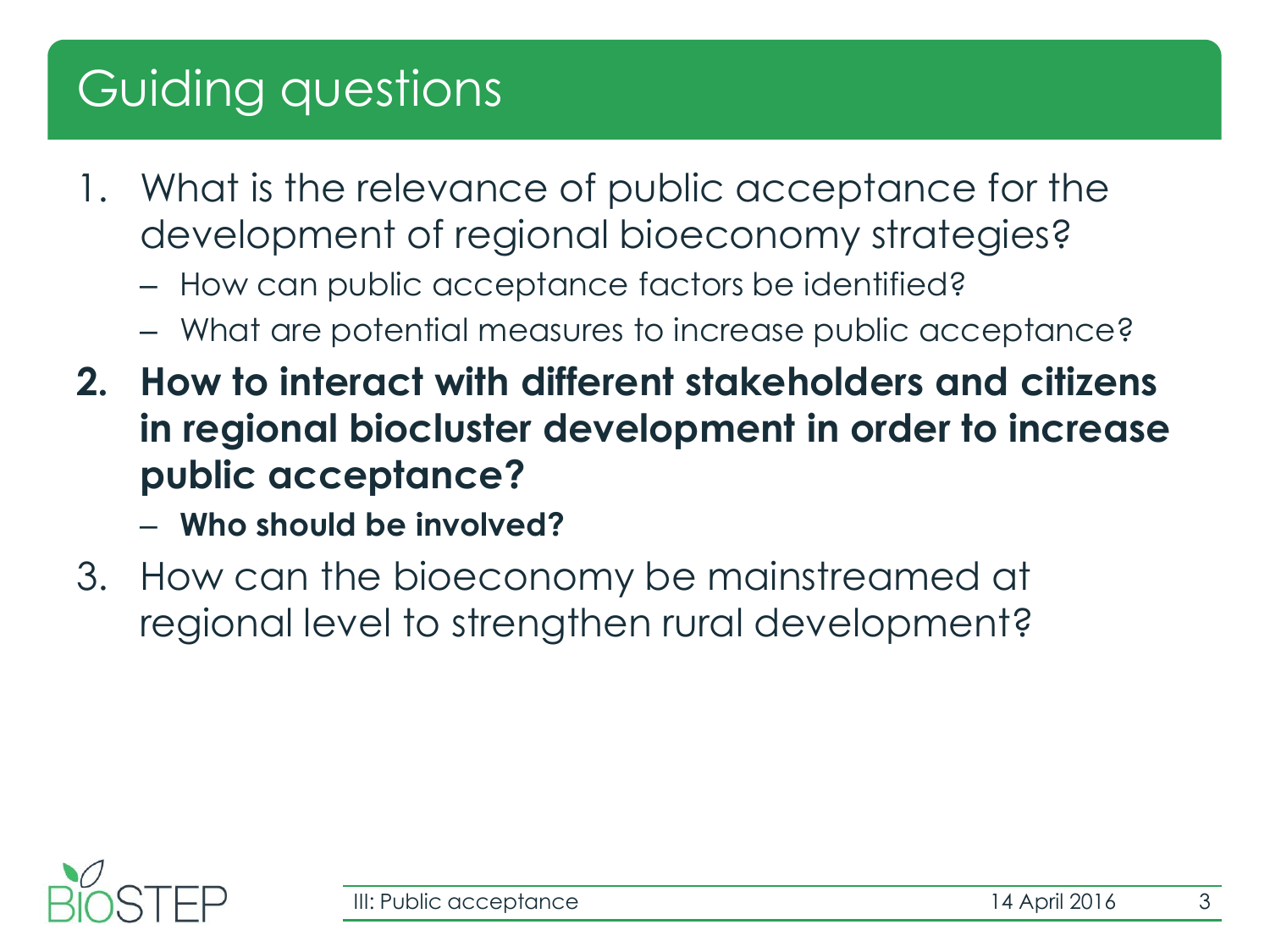#### What is the relevance of public acceptance for the development of regional bioeconomy clusters?

- 1. What are motivations to raise public acceptance?
	- What is to be expected in terms of impact from raising public acceptance?
- 2. How can public acceptance factors be identified?
	- How dominant is the food versus fuel discussion for public acceptance and how important are environmental impacts?
	- Does public acceptance vary for different feedstocks and for biofuels, biochemicals and biomaterials?
	- How about NIMBY factors in relation to plants and clusters?
- **3. What are potential measures to increase public acceptance of the regional bioeconomy clusters?**
	- **What can be learned from experiences in other sectors?**
	- **What are readily available tools?**

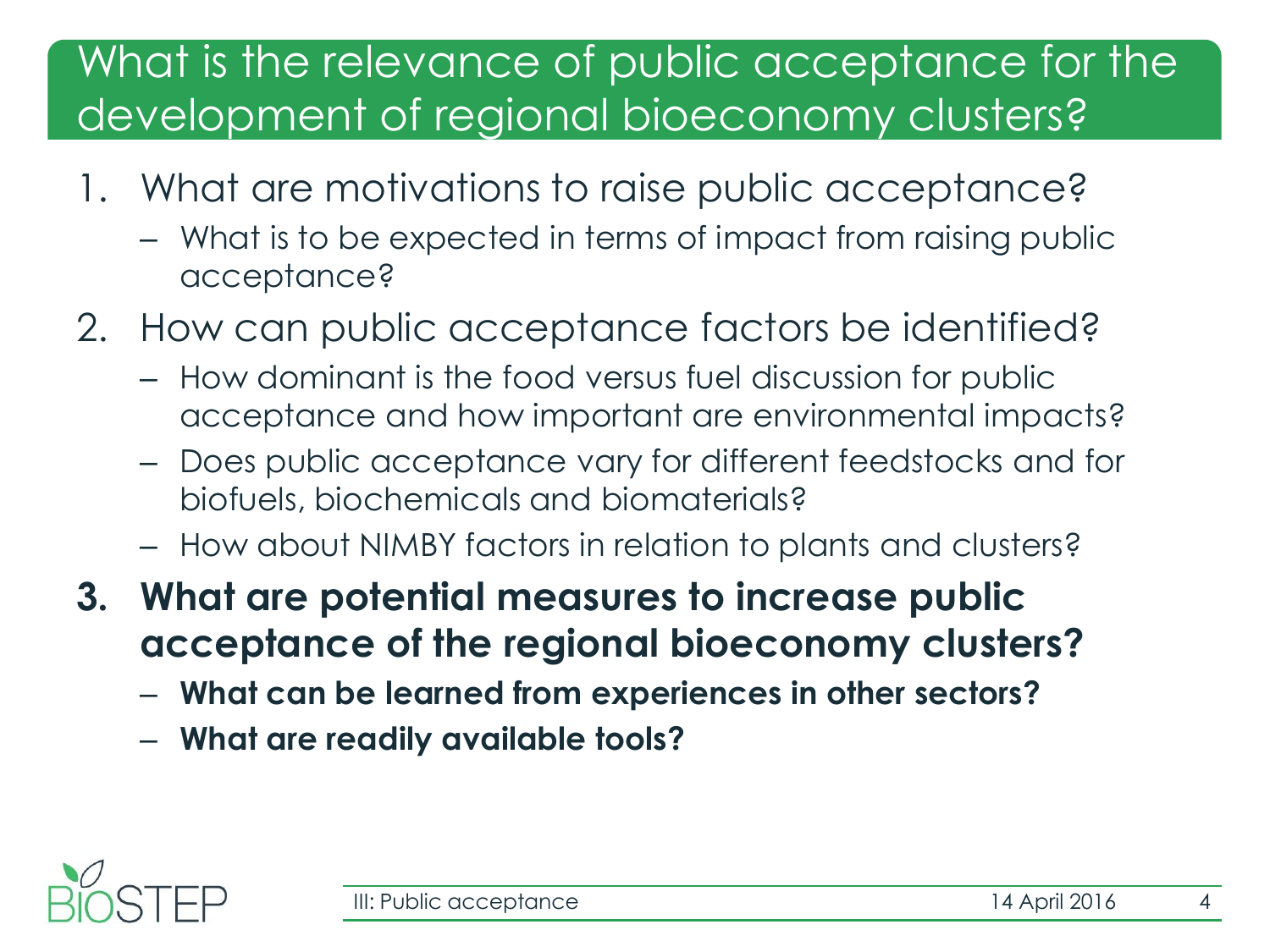### How to interact with civil society in regional bioclusters to increase public acceptance?

- 1. Why should stakeholders and citizens be engaged?
	- Increasing mutual understanding
	- Exploring value conflicts
- 2. Who should be engaged?
	- At which development phase?
- **3. How should stakeholders and citizens be engaged?**
	- **One-way information provision or more than that?**





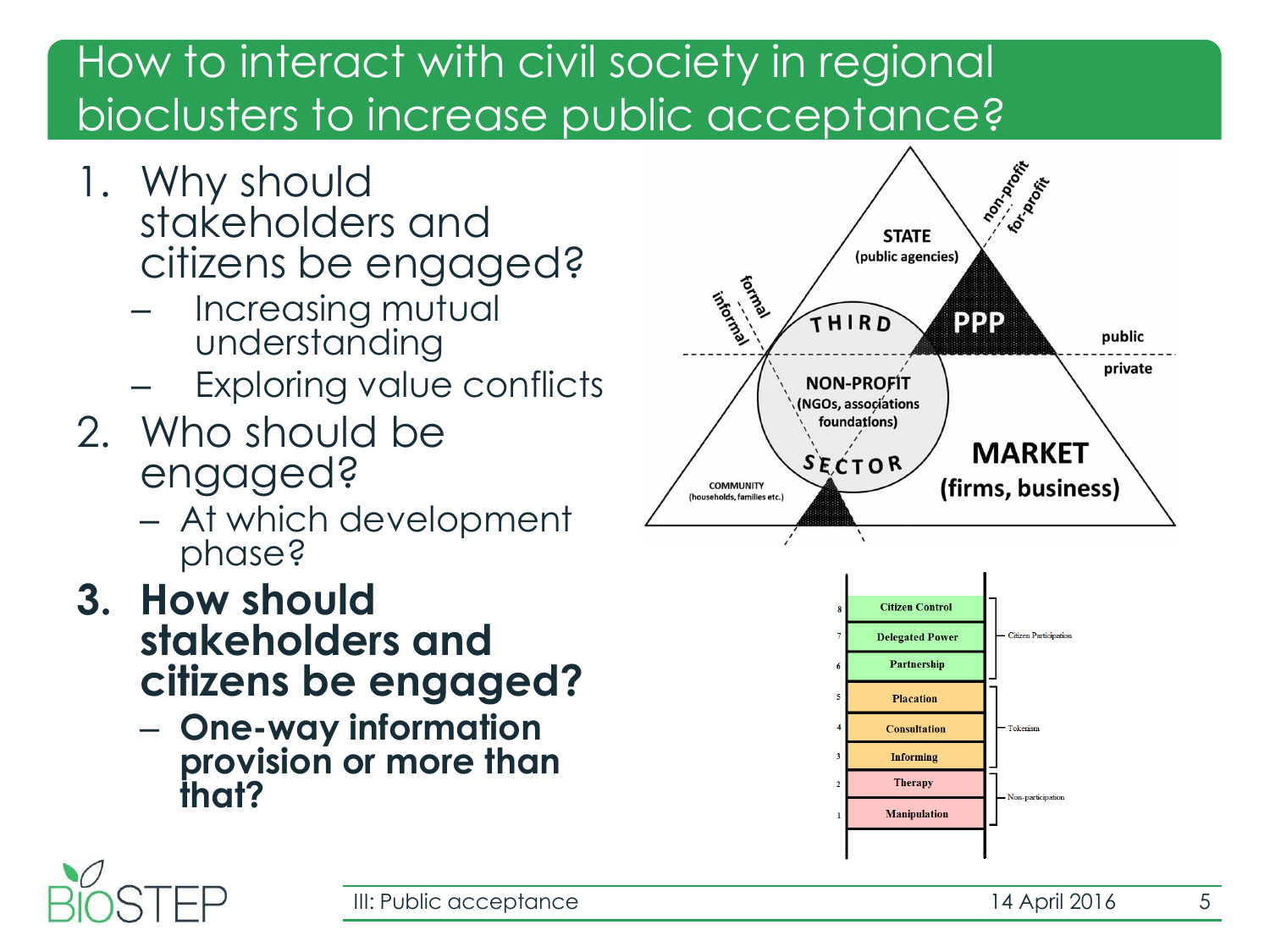#### How can the bioeconomy be mainstreamed at regional level to strengthen rural development?

- **1. What is the relevance of direct benefits to consumers?**
- 2. What are measures to improve competitiveness with fossil equivalents?
- 3. How can standard-setting be of help here?